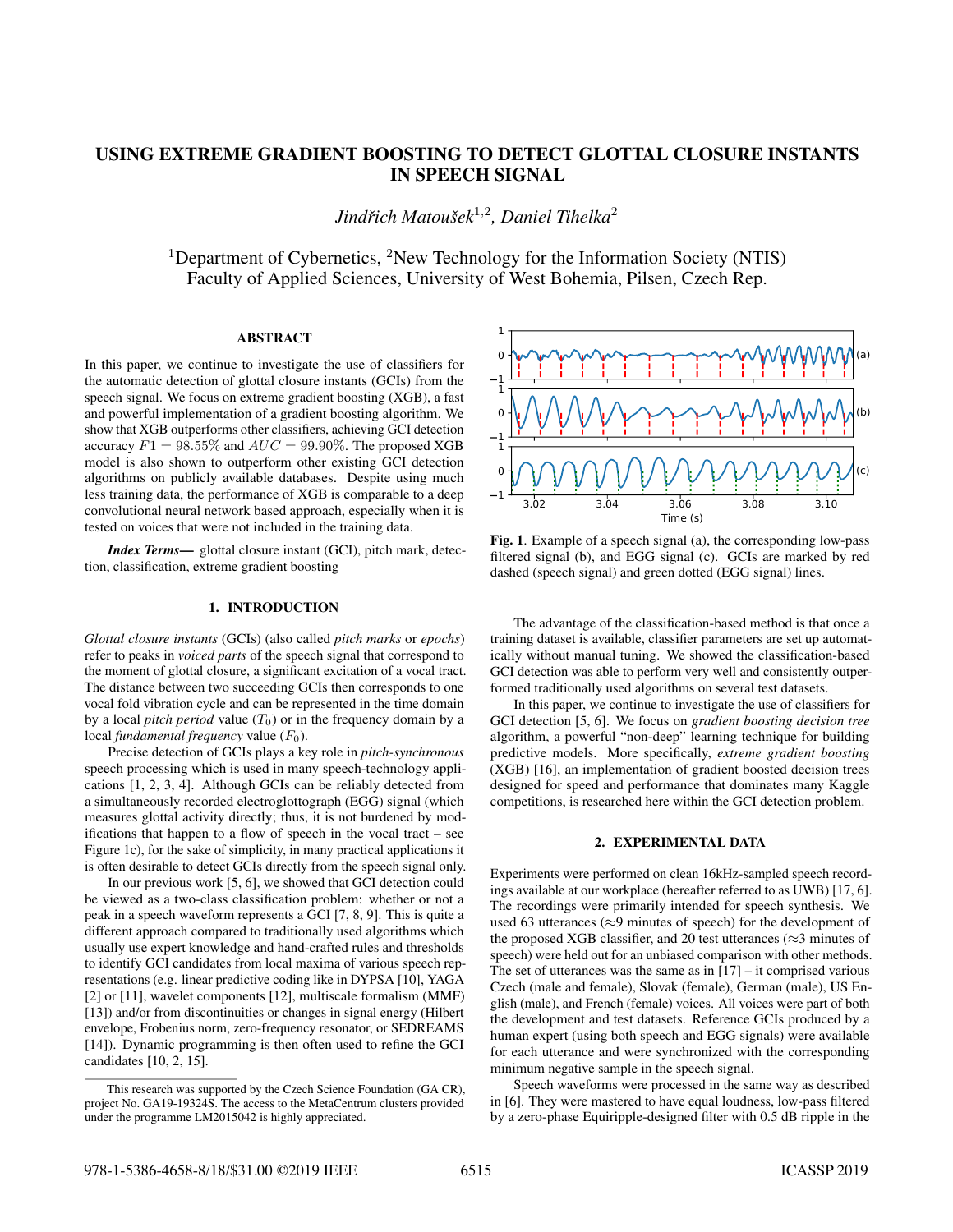

Fig. 2. Illustration of feature extraction: amplitude of a negative peak (A, negAmp), amplitude of a positive peak (B, posAmp), difference between two negative peaks (C, timeDiff), width of a negative peak (D, width), correlation between waveforms of two negative peaks (E, corr). GCI candidates are marked by ○, true GCIs by ●.

pass band, 60 dB attenuation in the stop band, and with the cutoff frequency of 800 Hz to reduce the high-frequency structure in the speech signal (see Figure 1b). The signals were then zero-crossed to identify peaks (both of the negative and positive polarity) that are used for feature extraction in further processing. Since the polarity of speech signals was shown to have an important impact on the performance of a GCI detector [18, 19], all speech signals were switched to have the negative polarity, and only the negative peaks were taken as the candidates for the GCI placement. For the purpose of training and testing, the location of each reference GCI was mapped to a corresponding negative peak in the filtered signal. There were 73205 and 20338 candidate peaks in the development and test datasets respectively (marked by both ◦ and • in Figure 2), 39931 and 10807 of them corresponded to true GCIs (marked by • only).

The baseline features used are illustrated in Figure 2. Inspired by [9], the features were associated with negative peaks in the low-pass filtered speech waveforms. Each peak is described by a set of local descriptors reflecting the position and shape of other 3 neighboring peaks [5]. Thus, only 32 features were used in total: the amplitudes of the given negative peak and 6 neighboring (3 prior and 3 subsequent) negative peaks (7 features, denoted as A in Figure 2), amplitudes of 6 neighboring positive peaks (6, B), the time difference between the given negative peak and each of the neighboring negative peaks (6, C), the width of the given negative peak (a distance between two zero-crossings) and each of the neighboring negative peaks (7, D), the correlation of the waveform around the given negative peak and the waveforms around each of the neighboring negative peaks (6, E).

## 3. EXTREME GRADIENT BOOSTING

In principle, gradient boosting algorithm uses an *ensemble* technique called *boosting* to add new models (decision trees) in order to correct errors made by existing models. Boosting is repeated until no further improvements can be made. *Gradient boosting* is an approach where new models are created that predict the residuals or errors of prior models and then added together to make the final prediction. *Gradient descent algorithm* is used to minimize the loss when adding new models. We used a fast and powerful implementation of gradient boosting, *extreme gradient boosting* (XGB) [16]. Important hyperparameters of the XGB model are shown in Table 1.



Fig. 3. Box-and-whisker plot comparison (with whiskers corresponding to 1.5 IQR) of different feature sets on the validation dataset with respect to AUC score.

Table 1. Important hyper-parameters of the XGB model and their default and optimized values. For the explanation of the hyperparameters, see e.g. [16].

| Hyper-parameter                                         | Default | Optimized |
|---------------------------------------------------------|---------|-----------|
| number of trees                                         | 100     | 1068      |
| boosting learning rate $(\eta)$                         | 0.1     | 0.1       |
| maximum tree depth                                      |         |           |
| minimum child weight                                    |         |           |
| min. loss reduction required to make a split $(\gamma)$ |         |           |
| subsample ratio of the training instance                |         | 0.9       |
| subsample ratio of columns for tree construction        |         | 0.65      |
| subsample ratio of columns for each split               |         | 0.6       |
| L1 regularization term on weights $(\alpha)$            |         | $1e-08$   |
| L2 regularization term on weights ( $\lambda$ )         |         |           |

To evaluate the performance of the proposed XGB model and to compare it to other classifiers, standard classification measures like *recall*  $(R)$ , *precision*  $(P)$ ,  $F1$ , and area under the receiver operating characteristic curve (AUC) were utilized. *Scikit-learn* [20] and *XG-Boost* [16] toolkits were employed to train and evaluate the proposed models.

## 3.1. Feature engineering

To find the best feature set, we extended the baseline feature set (32 features) described in Section 2 with *acoustic features* (zerocrossing rate (ZCR), log energy, harmonic-to-noise ratio (HNR), voiced/unvoiced, peak ratio to 6 neighboring peaks), *spectral features* (spectral centroid, spectral bandwidth, and spectral roll-off), and *mel-frequency cepstral coefficients* (MFCCs). All features were calculated from 10ms-long speech segments extracted around every peak candidate [6]. There were 58 features in the extended feature set (EXT).

We also applied a feature selection algorithm (*recursive feature elimination*, RFE [21]) to select important features automatically. Starting from the full feature set EXT, the RFE algorithm recursively prunes out the least important features until the desired number of features is reached. The desired number of features was selected by the 10-fold cross-validation technique. The feature importance was assigned by an external estimator – *extremely randomized trees* (ERT) [22], which yielded the best performance in [6], and also extreme gradient boosting (XGB). The optimal feature set selected by RFE-ERT consisted of 37 features and by RFE-XGB of 39 features.

Since decision tree based techniques are generally known to be invariant to data scaling, no data scaling/preprocessing was applied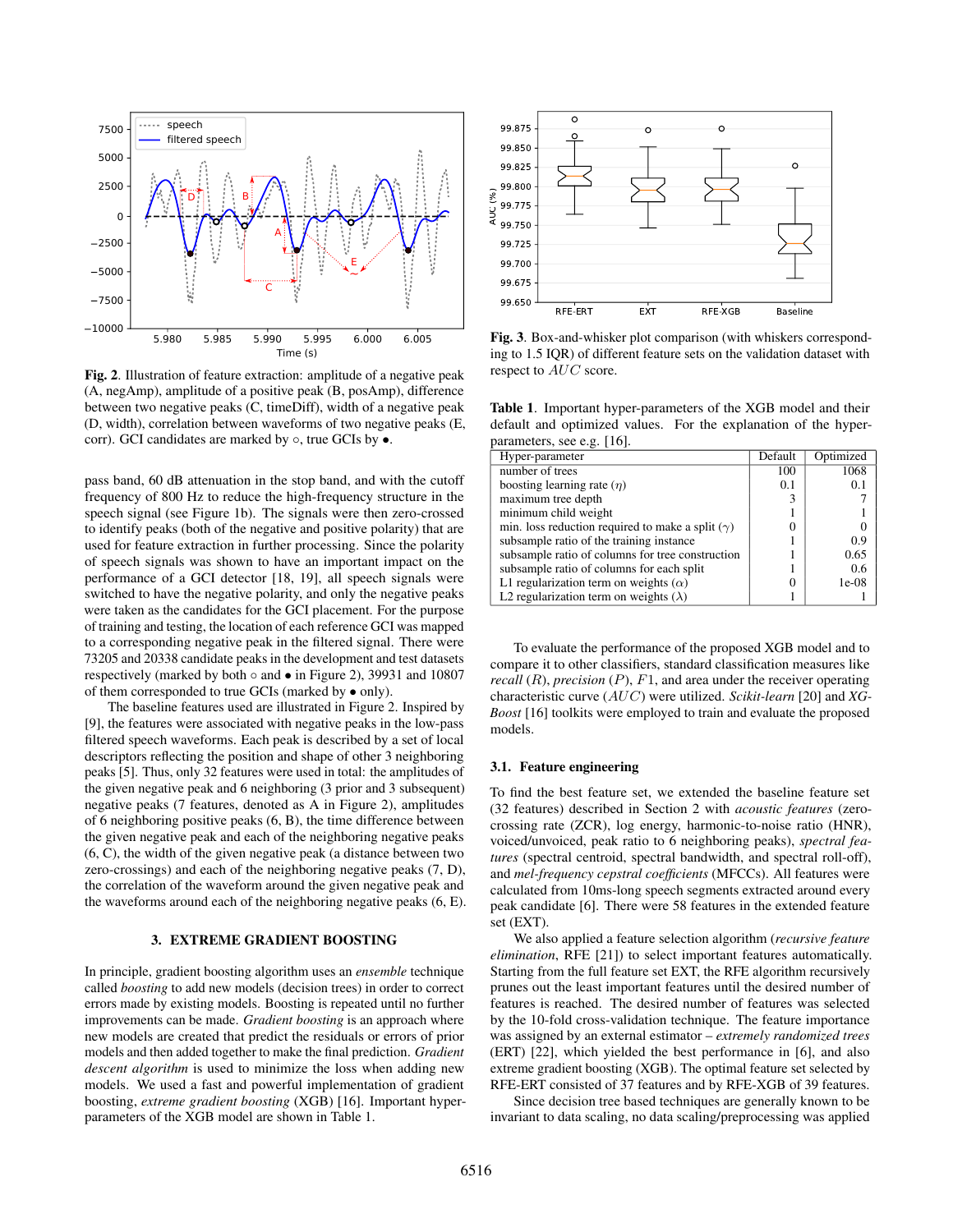

Fig. 4. Box-and-whisker plot comparison (with whiskers corresponding to 1.5 IQR) of classifiers' GCI detection performance on the validation dataset with respect to AUC score.

Table 2. Comparison of classifiers' GCI detection performance on the validation dataset in terms of recall  $(R)$ , precision  $(P)$ ,  $F1$ , and AUC score.

| $\sim$<br>$\cdots \cdots$ |             |             |              |        |  |  |
|---------------------------|-------------|-------------|--------------|--------|--|--|
| Model                     | $(\%)$<br>R | P<br>$(\%)$ | $(\%)$<br>F1 | AUC(%) |  |  |
| <b>XGB</b>                | 98.39       | 98.71       | 98.55        | 99.90  |  |  |
| <b>ERT</b>                | 98.21       | 98.72       | 98.46        | 99.88  |  |  |
| <b>BDT</b>                | 98.06       | 98.65       | 98.35        | 99.86  |  |  |
| <b>GBM</b>                | 98.27       | 98.52       | 98.40        | 99.86  |  |  |
| RF                        | 98.03       | 98.69       | 98.36        | 99.87  |  |  |
| MLP                       | 98.26       | 98.31       | 98.28        | 99.86  |  |  |
| <b>SVM</b>                | 98.21       | 98.56       | 98.38        | 99.77  |  |  |
| <b>KNN</b>                | 98.05       | 98.51       | 98.28        | 99.62  |  |  |

when developing the XGB model. The XGB classifier with the default hyper-parameters shown in Table 1 [16] was trained and evaluated on the development data described by the different feature sets using the repeated 10-fold cross-validation strategy (with the number of repeats being 3). The comparison of the different feature sets in Figure 3 indicate that the RFE-ERT algorithm yields the best results.

## 3.2. Model tuning

Extensive XGB model hyper-parameter tuning using grid search with 10-fold cross-validation was conducted on the development dataset. For the hyper-parameter optimization, AUC measure was used. The RFE-ERT based feature set described in Section 3.1 was utilized. The optimized hyper-parameter values are shown in Table 1.

#### 3.3. Comparison with other classifiers

We also trained, tuned and evaluated a number of other classifiers [6]. Some of them were *decision-tree based ensemble models* similar to XGB: bagged decision trees (BDT) [23], random forests (RF) [24], extremely randomized trees (ERT) [22]), and gradient boosting machines (GBM) [25]. The other ones were *non-linear* classifiers like support vector machines (SVM) with a Gaussian radial basis function (RBF) kernel, multilayer perceptron (MLP) and k-nearest neighbors (KNN). We used scikit-learn implementations of these models [20].

Repeated 10-fold cross-validation (with the number of repeats being 5) was employed to train and compare the classifiers on the development set. As can be seen in Figure 4 and Table 2, the proposed XGB classifier yields the best performance. Results in Figure 4 can be interpreted that XGB is significantly better than all other classifiers.

#### 4. COMPARISON WITH OTHER METHODS

In the previous section, the proposed model was evaluated in a standard classification-manner, i.e., how good the classifier is *both in classifying peaks that correspond to true GCIs and, at the same time, in classifying peaks that do not represent GCIs*. Now, however, we will look at the comparison of the GCI detection with some other available detection algorithms.

#### 4.1. Performance measures

The most common way to assess the performance of GCI detection techniques is to compare *locations of the detected and reference GCIs*. The widely used measures typically concern the *reliability* and *accuracy* of the GCI detection algorithms [10]. The former includes the percentage of glottal closures for which exactly one GCI is detected (*identification rate*, IDR), the percentage of glottal closures for which no GCI is detected (*miss rate*, MR), and the percentage of glottal closures for which more than one GCI is detected (*false alarm rate*, FAR). The latter includes the percentage of detections with the identification error  $\zeta \leq 0.25$  ms (*accuracy to*  $\pm 0.25$  *ms*, A25) and standard deviation of the identification error ζ (*identification accuracy*, IDA).

#### 4.2. Compared methods

We compared the proposed extreme gradient boosting model with four existing state-of-the-art GCI detection methods:

- *Speech Event Detection using the Residual Excitation And a Mean-based Signal* (SEDREAMS) [14] (available in the CO-VAREP repository [26, 27], v1.4.1), shown in [1] to provide the best of performances compared to other methods;
- fast GCI detection based on *Microcanonical Multiscale Formalism* (MMF) [13] (available in [28]);
- *Dynamic Programming Projected Phase-Slope Algorithm* (DYPSA) [10] available in the VOICEBOX toolbox [29];
- Google's *Robust Epoch And Pitch EstimatoR* (REAPER) [30].

We used the implementations available online; no modifications of the algorithms were made. Since all algorithms (except REAPER) estimate GCIs also during unvoiced segments, authors recommend filtering the detected GCIs by the output of a separate voiced/unvoiced detector. We applied an  $F_0$  contour estimated by the REAPER algorithm for this purpose. There is no need to apply such a postprocessing on GCIs detected by the proposed classification-based approach since the voiced/unvoiced pattern was included directly in the feature set (see Section 3.1). To obtain consistent results for all methods, the detected GCIs were shifted towards the neighboring minimum negative sample in the speech signal [6].

#### 4.3. Test datasets

Firstly, the evaluation was carried out on the UWB test dataset ( $\approx$ 3 minutes of speech) described in Section 2. GCIs produced by a human expert were used as reference GCIs.

Secondly, two voices, a US male (BDL) and a US female (SLT) from the CMU ARCTIC databases intended for unit selection speech synthesis [31, 32] were used as a test material. Each voice consists of 1132 phonetically balanced utterances of a total duration ≈54 minutes per voice. Additionally, KED TIMIT database [32] comprising 453 phonetically balanced utterances ( $\approx$ 20 min.) of a US male speaker was also used for testing. All these datasets comprise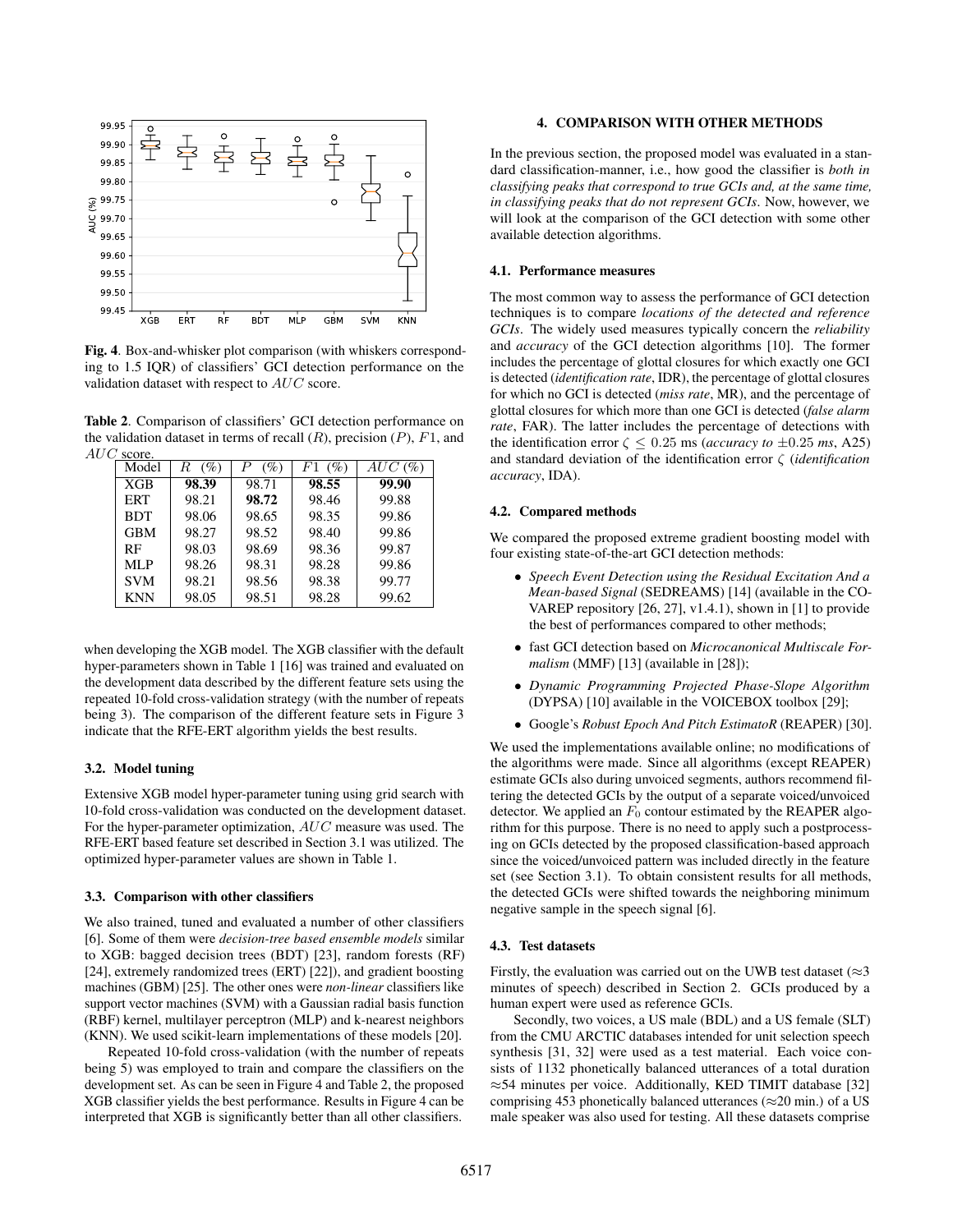| <b>Dataset</b> | <b>Method</b>   | IDR $(\%)$ | $MR(\%)$ | $\mathbf{FAR}$ (%) | $IDA$ (ms) | $\overline{A}25$ (%) |
|----------------|-----------------|------------|----------|--------------------|------------|----------------------|
| <b>UWB</b>     | XGB             | 96.63      | 2.20     | 1.17               | 0.23       | 98.71                |
|                | SEDREAMS        | 93.14      | 3.99     | 2.87               | 0.29       | 98.09                |
|                | MMF             | 85.09      | 11.42    | 3.48               | 0.47       | 97.86                |
|                | <b>DYPSA</b>    | 89.62      | 6.26     | 4.12               | 0.37       | 98.07                |
|                | <b>REAPER</b>   | 92.62      | 5.60     | 1.78               | 0.25       | 98.31                |
|                | <b>XGB</b>      | 93.85      | 2.37     | 3.78               | 0.45       | 95.74                |
|                | <b>SEDREAMS</b> | 91.82      | 3.02     | 5.16               | 0.44       | 97.37                |
| <b>BDL</b>     | MMF             | 89.49      | 4.53     | 5.98               | 0.57       | 96.23                |
|                | <b>DYPSA</b>    | 88.95      | 4.32     | 6.73               | 0.56       | 96.81                |
|                | <b>REAPER</b>   | 93.24      | 4.39     | 2.38               | 0.59       | 97.02                |
|                | XGB             | 96.05      | 0.57     | 3.38               | 0.21       | 98.69                |
|                | <b>SEDREAMS</b> | 94.67      | 1.12     | 4.21               | 0.18       | 99.61                |
| <b>SLT</b>     | <b>MMF</b>      | 92.48      | 5.24     | 2.28               | 0.41       | 98.89                |
|                | <b>DYPSA</b>    | 93.23      | 2.88     | 3.89               | 0.31       | 99.39                |
|                | <b>REAPER</b>   | 95.48      | 1.71     | 2.82               | 0.21       | 99.23                |
| <b>KED</b>     | XGB             | 96.69      | 1.29     | 3.02               | 0.26       | 99.55                |
|                | <b>SEDREAMS</b> | 92.31      | 6.03     | 1.66               | 0.29       | 99.04                |
|                | MMF             | 90.24      | 7.04     | 2.72               | 0.37       | 98.79                |
|                | <b>DYPSA</b>    | 90.29      | 7.05     | 2.66               | 0.31       | 99.16                |
|                | <b>REAPER</b>   | 91.04      | 8.18     | 0.78               | 0.27       | 99.45                |

Table 3. Summary of the performance of the GCI detection algorithms for the four datasets.

Table 4. Comparison of the performance of XGB and CNN based classifiers.

| <b>Dataset</b> | Method     | IDR $(\%)$ | $MR(\%)$ | $\mathbf{FAR}$ (%) | $IDA$ (ms) | A25(%) |
|----------------|------------|------------|----------|--------------------|------------|--------|
| <b>SLT</b>     | XGB        | 96.05      | 0.57     | 3.38               | 0.21       | 98.69  |
|                | CNN-MIX2   | 94.87      | 4.51     | 0.62               | 0.03       | 99.46  |
|                | CNN-MIX4   | 97.51      | 2.27     | 0.22               | 0.03       | 99.47  |
| <b>KED</b>     | <b>XGB</b> | 96.69      | 1.29     | 3.02               | 0.26       | 99.55  |
|                | CNN-MIX2   | 91.51      | 6.87     | 1.62               | 0.02       | 96.98  |
|                | CNN-MIX4   | 94.61      | 5.12     | 0.26               | 0.02       | 98.31  |

clean speech. Since there are no hand-crafted GCIs available for these datasets, GCIs detected from contemporaneous EGG recordings by the Multi-Phase Algorithm (MPA) [33] (again shifted towards the neighboring minimum negative sample in the speech signal) were used as the reference GCIs (the reference GCIs and other data relevant to the described experiments are available online [34]). Original speech signals were downsampled to 16 kHz. It is important to mention that no voice from these datasets was part of the training dataset used to train the proposed XGB classifier.

## 4.4. Results

The results in Table 3 show that the proposed XGB model performs very well for all tested datasets<sup>1</sup>. It excels in terms of *reliability*, especially with respect to the identification (IDR) and miss (MR) rates. As for the *accuracy*, XGB performed very well as it achieved, together with the SEDREAMS algorithm, the highest identification accuracy (IDA) and yielded the smallest number of timing errors higher than  $0.25$  ms (A25).

We also compared the XGB model to another popular classificationbased method – *deep convolutional neural network* (CNN) proposed for GCI detection by Yang et al. [35]. Much more training data is required for CNN: 900 utterances from BDL and JMK (another male voice from the ARCTIC repository [32]) datasets were used to

develop a CNN model (CNN-MIX2) and even 1500 utterances from BDL, JMK, SLT, and KED datasets were used to develop another CNN model (CNN-MIX4). Although the results in Table 4 are not directly comparable (the results of CNN models were evaluated on a subset of 500 SLT and 300 KED utterances, and the reference gold-truth GCIs were obtained in a different way – see [35] for more detail), XGB developed on much less data (63 utterances only) generally outperforms CNN-MIX2 on both test datasets in terms of reliability and, for the KED dataset, XGB outperforms also CNN-MIX4. Note that SLT and KED voices were also part of CNN-MIX4 training dataset; this was not the case of XGB and CNN-MIX2 models.

## 5. CONCLUSIONS

In this paper, we followed up on our previous work concerning the use of classifiers to detect GCIs in the speech signal. We showed that the extreme gradient boosting classifier performs best when the baseline set of features is extended with other acoustic, spectral, and MFCCbased features, and the final set of features is selected automatically using the recursive feature elimination technique. The proposed XGB classifier was shown to outperform other classifiers, achieving GCI detection accuracy  $F1 = 98.55\%$  and  $AUC = 99.90\%$ . The XGB classifier also yielded the best results when compared to other existing state-of-the-art methods on several test datasets. Despite using much less training data, it also performed well in comparison with a deep convolutional neural network, especially when tested on voices that were not included in the training data.

<sup>&</sup>lt;sup>1</sup>A possible explanation of lower performance metrics (cf. e.g.  $[1, 10]$ ) is the use of different reference GCIs, a different strategy of GCI filtering in unvoiced segments, and perhaps also a different implementation of GCI computation evaluation (also available in [34]).